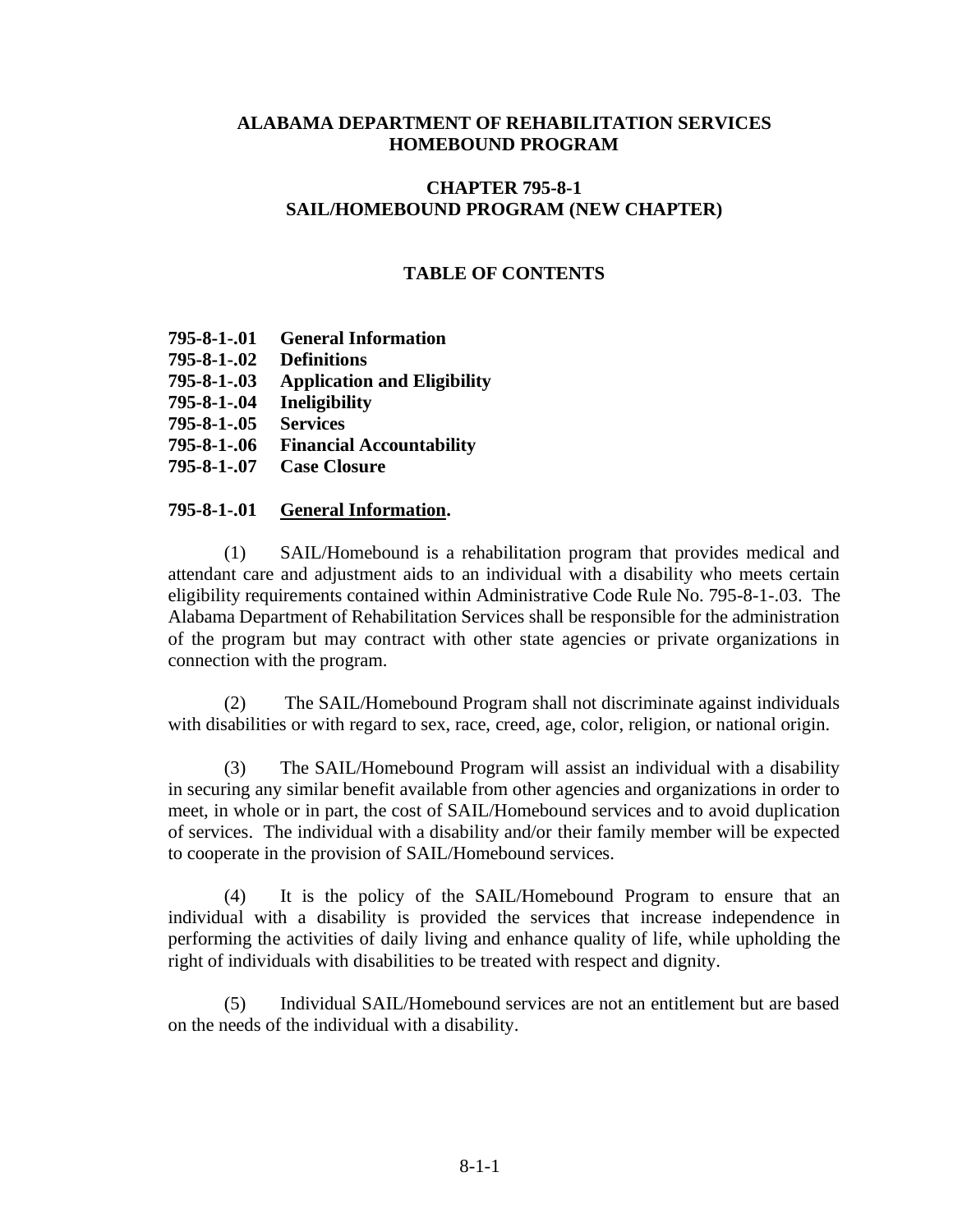(6) After adoption of these new SAIL/Homebound rules, those individuals who were at that time receiving services in the SAIL/Homebound Program will remain eligible for the program until such time as their case is closed according to Rule 795-8-1-.07.

(7) All employees of the SAIL/Homebound Program will comply with the policies and procedures of the Alabama Department of Rehabilitation Services. Author: Alabama Board of Rehabilitation Services

Statutory Authority: Code of Alabama 1975, § 21-6-1, *et seq.*

History: Emergency adoption filed January 17, 1995; effective January 18, 1995. Permanent adoption filed April 13, 1995; effective May 18, 1995. **Repealed and Replaced:** Filed July 29, 1999; effective September 2, 1999. **Repealed and Replaced:**  Filed March 21, 2022.

## **795-8-1-.02 Definitions.**

(1) Severe Disability – A physical or mental impairment that seriously limits one or more functional capacities resulting from arthritis, cerebral palsy, head injury, heart disease, hemiplegia, multiple sclerosis, muscular dystrophy, musculo-skeletal disorders, neurological disorders ((including amyotrophic lateral sclerosis (ALS) and Parkinson's disease)), paraplegia, quadriplegia, and other spinal cord conditions and injuries. Severe disability does not include individuals in an acute stage of recovery who have not reached maximum medical improvement.

(2) Homebound – An individual with a severe disability who is dependent on others to perform activities of daily living and lives in an unrestricted environment.

(3) Medical Care –Prescription medications prescribed by a licensed physician, monitoring health status, and providing nursing education. Prescription medications will only be provided if funding permits, and the SAIL/Homebound Program will be the payor of last resort.

(4) Adjustment Training – Patient and family counseling, training and disability management education provided by registered nurses and counselors.

(5) Attendant Care – Personal care services, such as transferring, toileting, bathing, dressing, preparing meals, feeding, or light housekeeping, provided to an individual with a disability who is dependent on others for assistance with limited activities of daily living.

(6) Family Member – Relative, guardian, or in their absence, a responsible person. Responsible persons are those willing to advocate or mediate on behalf of the individual with a disability.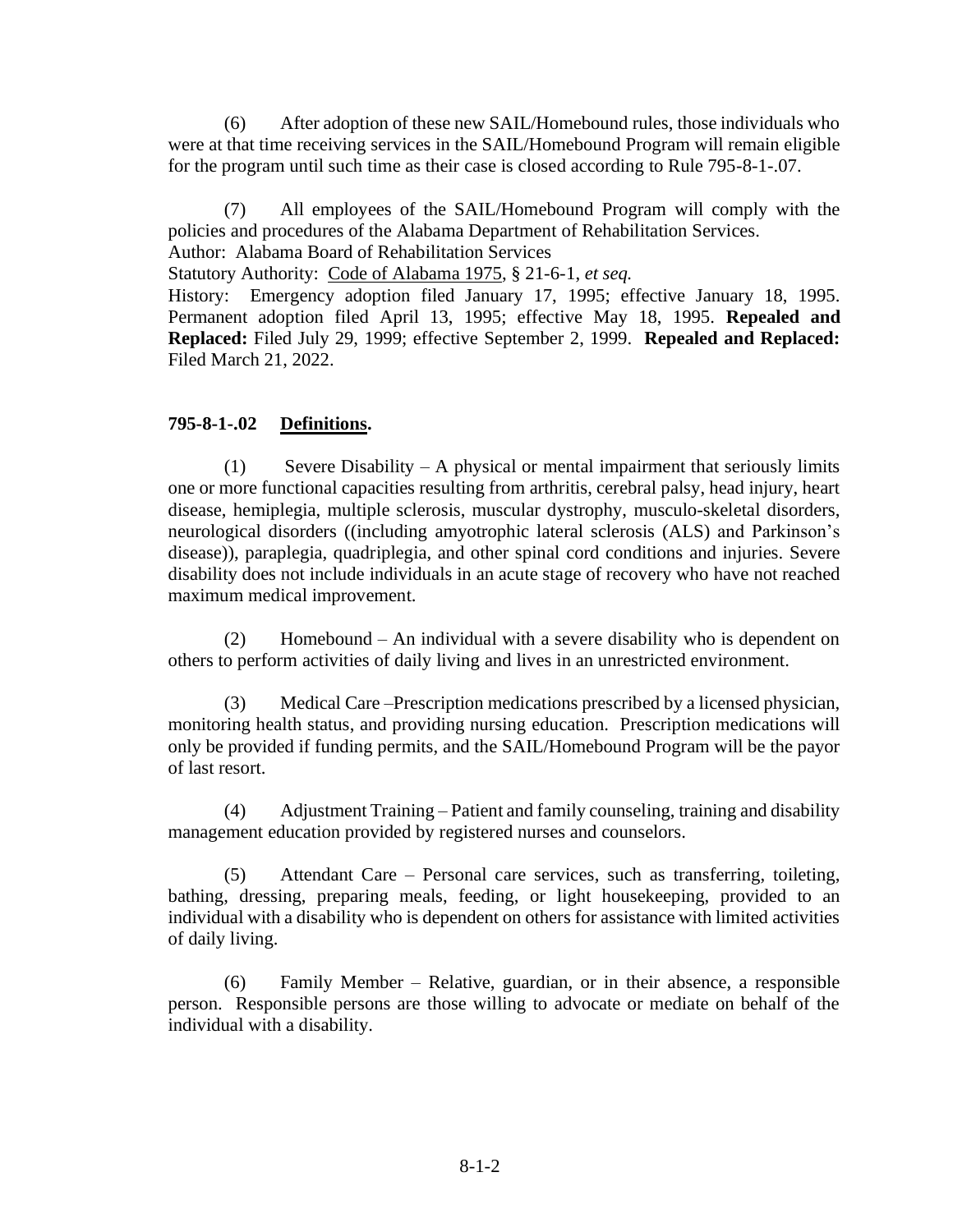(7) Home Modification – Modification that will make the home more accessible for the individual with a disability and will promote independence in activities of daily living.

(8) Assistive Devices/Technology – Equipment, products and devices that are used to increase, maintain or improve functional capabilities of an individual with a disability.

(9) Transportation – Medically specialized transportation to and from doctor's office and clinic, but only as payor of last resort; transportation to and from a place of employment.

(10) Medical Supplies – Supplies provided for medical needs related to the individual's disability.

Author: Alabama Board of Rehabilitation Services

Statutory Authority: Code of Alabama 1975, § 21-6-1, *et seq.*

History: **New Rule:** Filed July 29, 1999; effective September 2, 1999. **Repealed and Replaced:** Filed March 21, 2022.

## **795-8-1-.03 Application and Eligibility.**

(1) An individual with a severe disability may be referred for SAIL/Homebound services by written or verbal referrals by the person seeking services or from a physician, medical institution, social agency, or interested individual.

(2) Due to limited funding of the SAIL/Homebound Program, individuals with spinal cord injuries and/or traumatic brain injuries shall be served first. Individuals with other disabilities, e.g., severe cerebral palsy, multiple sclerosis, ALS, Parkinson's disease, or severe arthritis, will be served should funding permit. All individuals served must be dependent on others for at least six out of eight activities of daily living.

(3) An individual with a severe disability must make application to the Coordinator of the SAIL/Homebound Program of the Alabama Department of Rehabilitation Services. Application is made through SAIL/Homebound staff in SAIL/Homebound offices located throughout the State of Alabama.

- (4) An individual is eligible for SAIL/Homebound services if the individual:
- (a) Has a severe disability as defined in Rule 795-8-.1-.02(1),

(b) Resides in their own home, provided said home is safe and does not put the individual at risk,

(c) Is dependent on others for at least six of the eight activities of daily living listed: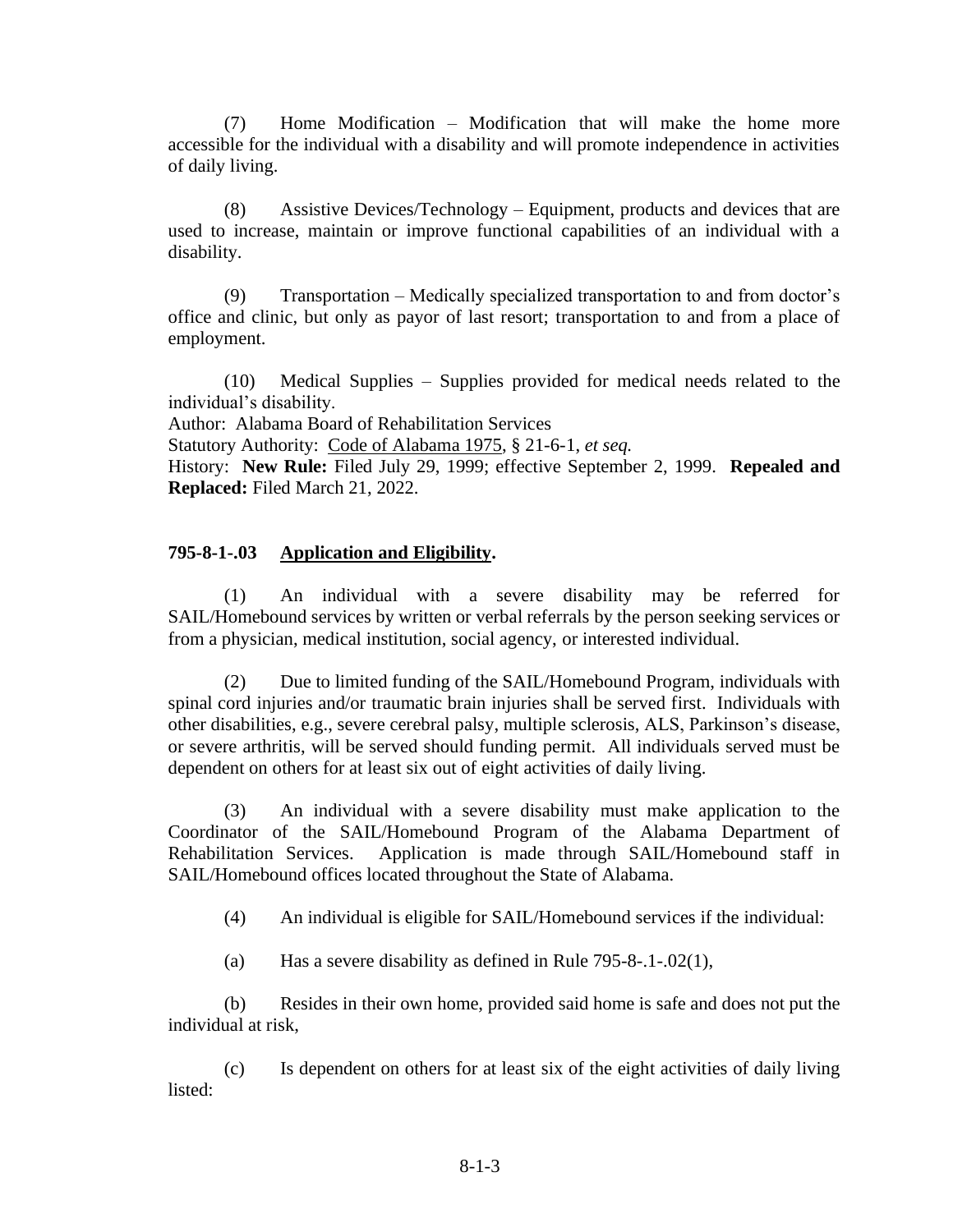- 1. Bowel and/or bladder therapy,
- 2. Feeding self,
- 3. Preparing all meals,
- 4. Checking for skin integrity,
- 5. Bathing self,
- 6. Dressing self,
- 7. Taking medication,
- 8. Transferring from bed to chair.
- (d) Is 16 years of age or older,

(e) Has insufficient income or resources, including family income or resources, insurance, etc., to meet the cost of SAIL/Homebound services applied for,

- (f) Is under the care of a family member who is free for employment,
- (g) Would require institutionalization without SAIL/Homebound services, and
- (h) Is a resident of the State of Alabama.

(5) An individual is deemed to be an applicant when the individual and/or family member has completed and signed the application form, has requested services, and has provided the necessary information to determine eligibility and services needed.

(6) An applicant's final determination of eligibility for SAIL/Homebound services shall be made by a regional rehabilitation committee who shall be appointed by and serve at the pleasure of the Commissioner of the Alabama Department of Rehabilitation Services. Such regional rehabilitation committee shall be comprised of the following members:

- (a) Medical specialist,
- (b) Vocational rehabilitation counselor,
- (c) Registered nurse,
- (d) Physical therapist, and
- (e) Social worker.

(7) An individual and/or family member must apply for, and obtain, any similar services that they may need prior to receiving comparable services from the SAIL/Homebound Program.

Author: Alabama Board of Rehabilitation Services

Statutory Authority: Code of Alabama 1975, § 21-6-1, *et seq.*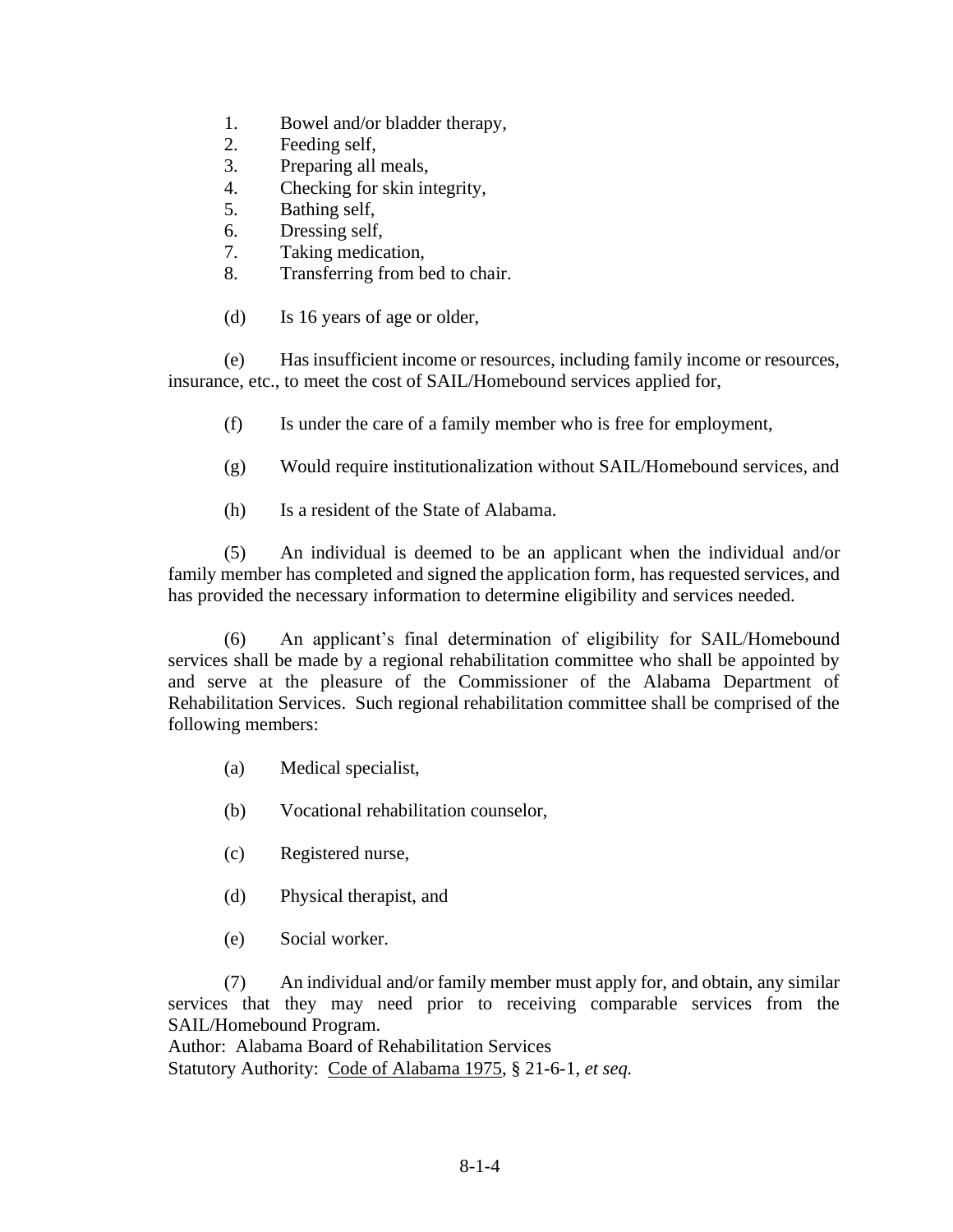History: **New Rule:** Filed July 29, 1999; effective September 2, 1999. **Repealed and Replaced:** Filed March 21, 2022.

# **795-8-1-.04 Ineligibility.**

(1) An individual with a disability is determined ineligible when:

(a) An applicant does not have a severe disability as defined in Rule 795-8-.1-  $.02(1).$ 

(b) There exists a risk to the health and safety of the applicant in their home.

(c) An applicant does not meet the eligibility requirements as set out in Rule 795-8-1-.03(4).

(d) An applicant fails to provide the necessary documentation to determine eligibility and services needed, or the applicant does not complete the application process.

- (e) An applicant fails to prove residency.
- (f) An applicant fails to cooperate with SAIL/Homebound staff.

(2) The applicant for SAIL/Homebound services, or family member, must be notified in writing of the determination of ineligibility and of the rights of the applicant, in the event the applicant disagrees with the ineligibility determination. Author: Alabama Board of Rehabilitation Services Statutory Authority: Code of Alabama 1975, § 21-6-1, *et seq.* History: **New Rule:** Filed July 29, 1999; effective September 2, 1999. **Repealed and Replaced:** Filed March 21, 2022.

# **795-8-1-.05 Services.**

(1) The SAIL/Homebound Program may make available the following services to an individual with a disability who is determined eligible for those services.

- (a) Medical Care.
- (b) Adjustment Training.

(c) Attendant Care to assist an individual with a disability with personal care services.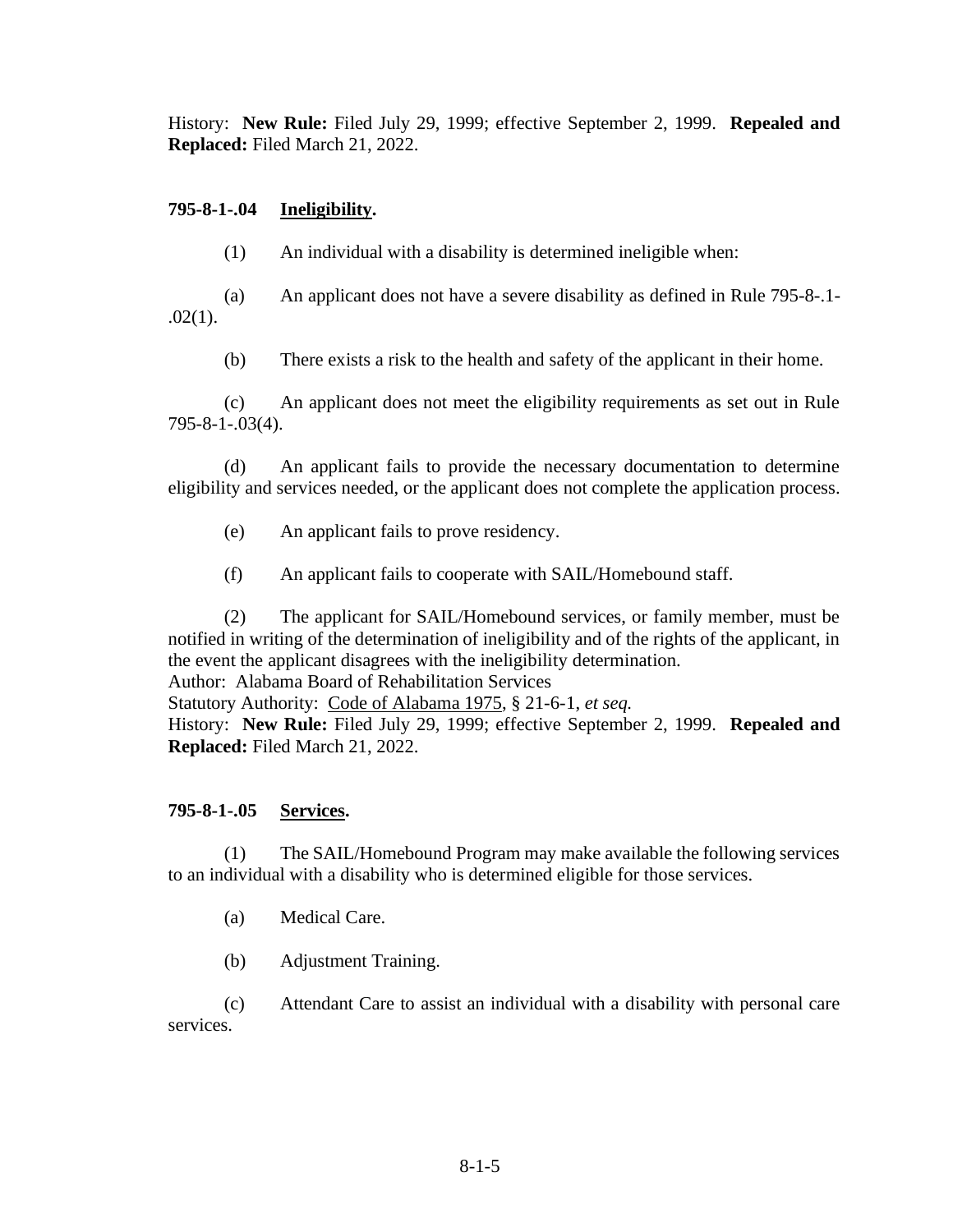1. If an eligible individual becomes employed, the SAIL/Homebound Program will re-evaluate the determination to provide the individual with attendant care. Such care may be discontinued or may be provided in the workplace as well as in the home.

2. Attendant care will be subject to the individual's financial resources and will be provided only to the extent that the individual has a financial reporting of need that prohibits the individual from obtaining such services without the SAIL/Homebound assistance.

(d) Home modification, that enables an eligible individual with a disability to remain in the home may be provided by the SAIL/Homebound Program; however, no more than \$1,000.00 shall be expended on any one home in any one year or for any single client in any one year. Home modification may be made when it is determined that the home modification will make the home more accessible for the individual in order for the individual to become more independent in activities of daily living. Home modification on rental property may be provided only with the written consent of the owner and/or rental agency.

(e) Assistive Devices/Technology. An individual who receives assistive devices or technology must sign a statement agreeing to return the devices or technology to the SAIL/Homebound Program when the devices or technology are no longer needed by the individual or when the individual is terminated from the SAIL/Homebound Program.

(f) Transportation provided to and from medical appointments only if Medicaid/Medicare or other funding resources do not pay. The SAIL/Homebound Program will be the payor of last resort. Transportation to and from a place of employment may also be provided.

(g) Medical supplies provided when the need for such supplies is related to the individual's primary disability and the SAIL/Homebound Program will be the payor of last resort.

Author: Alabama Board of Rehabilitation Services

Statutory Authority: Code of Alabama 1975, § 21-6-1, *et seq.*

History: **New Rule:** Filed July 29, 1999; effective September 2, 1999. **Repealed and Replaced:** Filed March 21, 2022.

# **795-8-1-.06 Financial Accountability.**

(1) Only those funds necessary to provide the appropriate services to an eligible individual in the SAIL/Homebound Program shall be expended.

(2) Each eligible individual may be required to contribute financial resources and in-kind services towards the cost of their services, and the individual's financial situation will be reviewed periodically to determine the extent of their participation.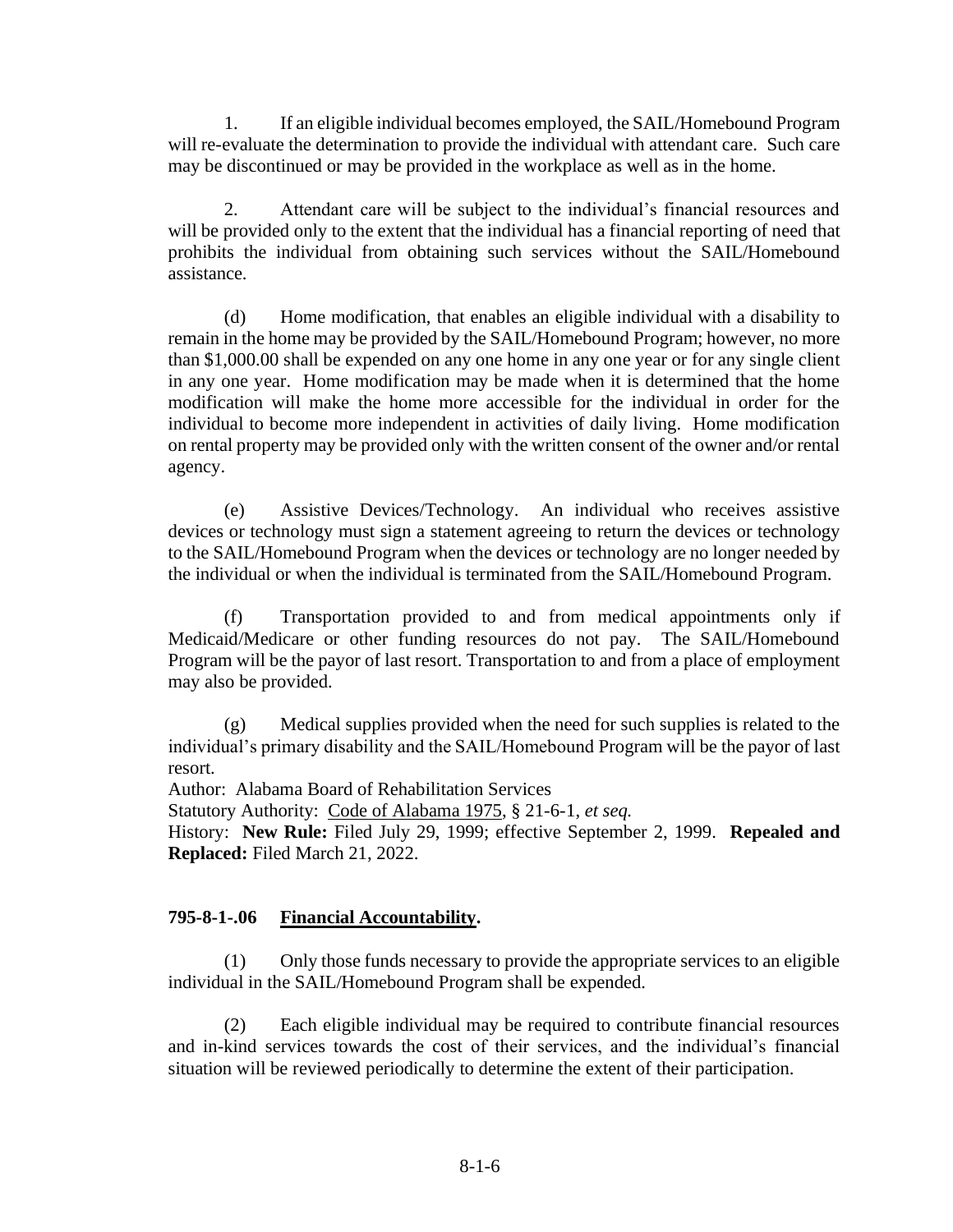(3) Any vendor providing services authorized by the SAIL/Homebound Program must agree not to make any charge to or accept any payment from the individual with a disability or their family for the services unless the amount of the charge or payment is previously known and, when applicable, approved by the SAIL Division Director.

(4) SAIL/Homebound will assist an individual, who is eligible for similar services and benefits under any other agency or organization, in securing those services and benefits, and those services and benefits will be utilized to meet, in whole or in part, the cost of SAIL/Homebound services.

Author: Alabama Board of Rehabilitation Services

Statutory Authority: Code of Alabama 1975, § 21-6-1, *et seq.*

History: **New Rule:** Filed July 29, 1999; effective September 2, 1999. **Repealed and Replaced:** Filed March 21, 2022.

#### **795-8-1-.07 Case Closure.**

(1) An eligible individual's services shall be terminated and/or the case shall be closed when it has been determined that:

There is an existing risk to the health and safety of the SAIL/Homebound eligible individual in their home, or

(b) The services being provided by the SAIL/Homebound Program to the individual are no longer needed or appropriate, or

(c) An individual has secured similar benefits from other agencies or organizations that are comparable to all services being provided by SAIL/Homebound, or

(d) An individual is no longer eligible for SAIL/Homebound services, such as when:

1. The individual is no longer dependent on others for at least six of the eight activities of daily living, or

2. The individual is financially ineligible, or

3. The individual is placed in a nursing home, or

4. The individual no longer meets the definition of an individual with a severe disability.

(e) The individual moves out of state, or

(f) The location of the individual is unknown, or